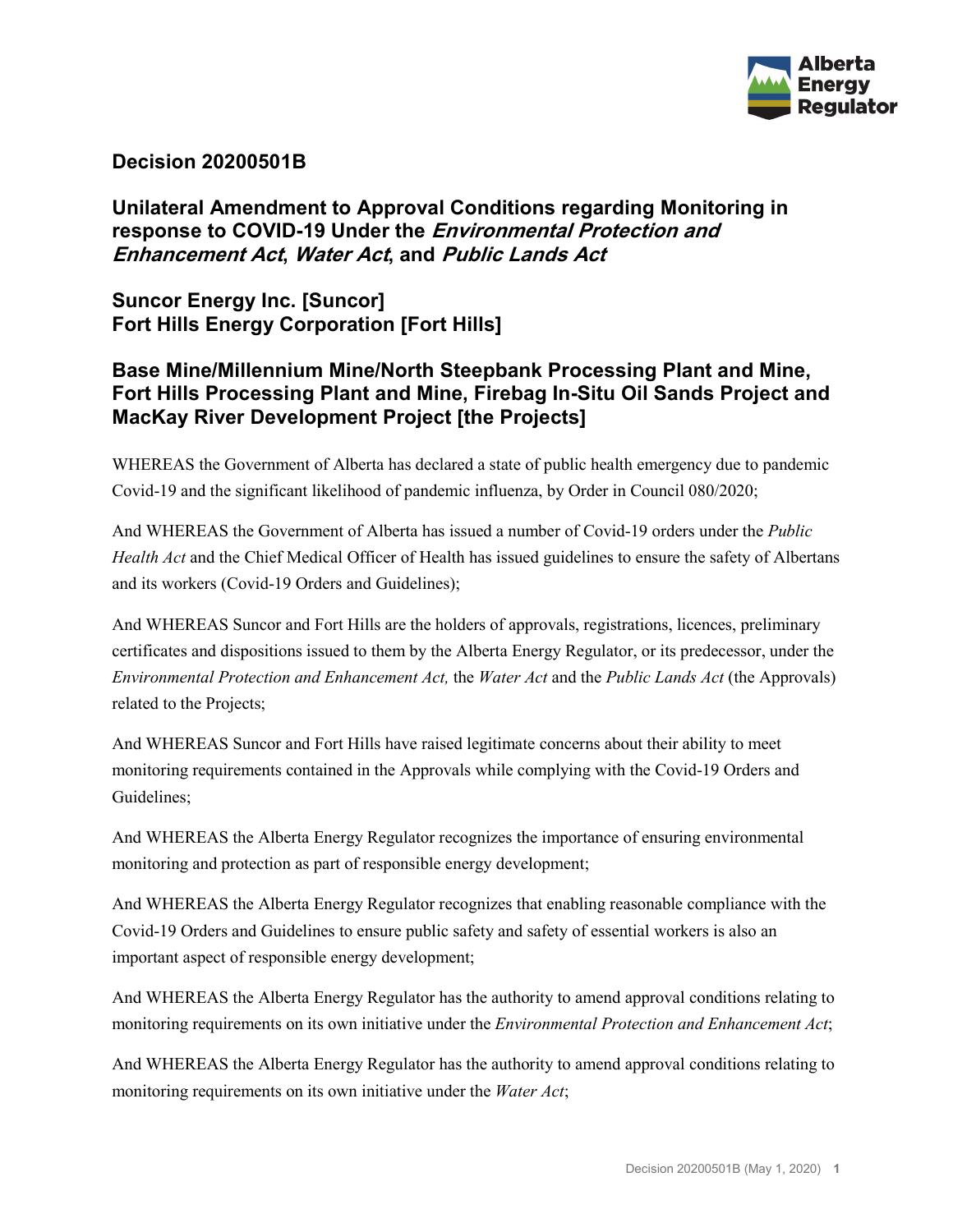And WHEREAS the Alberta Energy Regulator has the authority to amend approval conditions relating to monitoring requirements on its own initiative under the *Public Lands Act*;

And WHEREAS the *Alberta Land Stewardship Act* acknowledges that actions may need to be taken for the purpose of public health or safety, or in response to an emergency, that are inconsistent with a regional plan;

And WHEREAS the Alberta Energy Regulator finds it necessary and appropriate to balance the need for monitoring of environmental conditions with the need to ensure public safety and safety of essential workers during this public health emergency;

And WHEREAS the Alberta Energy Regulator finds it necessary to amend Decision 20200429B issued on April 29, 2020, to add further clarity and additional items in the Appendix;

THEREFORE, the Alberta Energy Regulator decides as follows:

- 1) This decision replaces Decision 20200429B.
- 2) The Approvals, which were issued under the *Environmental Protection and Enhancement Act*, the *Water Act* and the *Public Lands Act*, are hereby amended to temporarily suspend the requirements for monitoring and activities incidental to monitoring listed in the Appendix attached hereto until otherwise directed by the Alberta Energy Regulator or as stated in the Appendix.
- 3) For greater certainty, this decision is in effect immediately and remains in effect until otherwise directed by the Alberta Energy Regulator.

Dated in Calgary, Alberta, on May 1, 2020.

#### **Alberta Energy Regulator**

Martin Foy Executive Vice President (Interim), Operations Division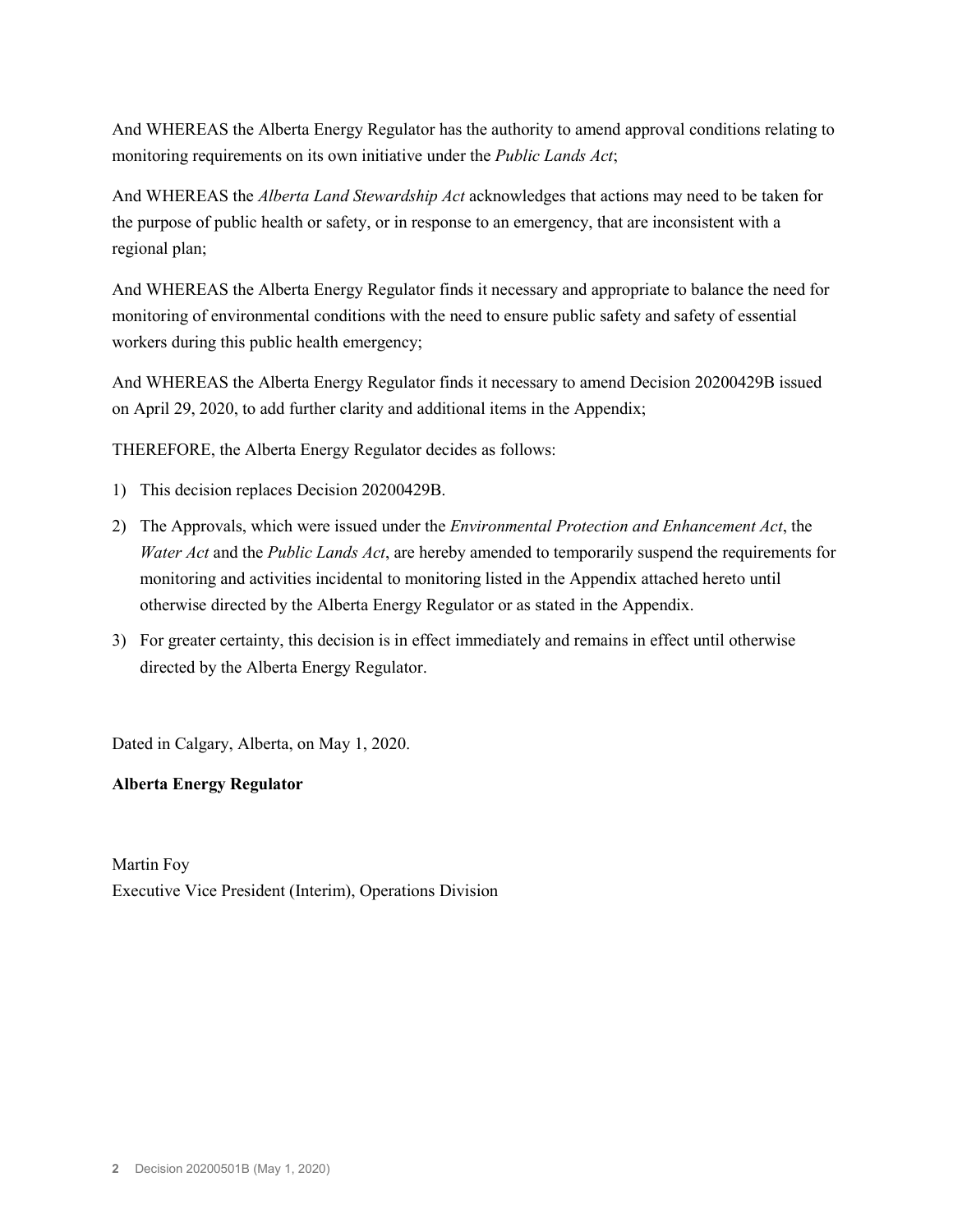### **Appendix**

- 1) Groundwater sampling under the Directive for the Assessment of Thermally-Mobilized Constituents in Groundwater for Thermal In Situ Operations;
- 2) Surface water quality testing and analysis with the exception of surface water releases to the environment;
- 3) For In Situ operations only, all groundwater sampling under *Environmental Protection and Enhancement Act* approvals. The requirements for this monitoring resumes by no later than September 30, 2020;
- 4) All groundwater sampling under *Water Act* licences;
- 5) Volatile organic compounds (VOC) / reduced sulphur compound (RSC) monitoring, including fugitive emissions surveys carried out by contractors. Refer to the web content on the Alberta Energy Regulator's website for requirements related to fugitive emissions surveys for In Situ Operations;
- 6) All stack testing, Relative Accuracy Test Audit (RATA) and Cylinder Gas Audit (CGA) activities. The requirement for this monitoring resumes by no later than September 30, 2020;
- 7) Fugitive emissions Leak Detection and Repair (LDAR) programs, carried out by contractors. Methane requirements for In Situ operations are still required to be met. Refer to the web content on the Alberta Energy Regulator's website for details;
- 8) Audits and verifications including third-party audits for Continuous Emissions Monitoring (CEM) Code;
- 9) On site monitoring studies planned under the Fort McKay Air Quality and Odours Project, except for odour assessment and communication protocols already in place and the Fort McKay Acute Response Trigger (FMART) process;
- 10) Produced gas monitoring requiring gas analysis, as required in the Air Emission Source Monitoring and Reporting Table;
- 11) Wildlife monitoring programs using cameras and acoustic recording devices or other techniques to remotely capture animal presence;
- 12) Wildlife and bird monitoring programs conducted internal or external to lease boundaries, including research programs, population estimates and presence studies (e.g. eDNA programs). Operational deterrent programs are to remain in place (including scare cannons) to protect both migratory and non-migratory birds at oil sands operations;
- 13) Research and demonstration activities, carried out by contractors and non-essential personnel, except in relation to Lake Miwasin;